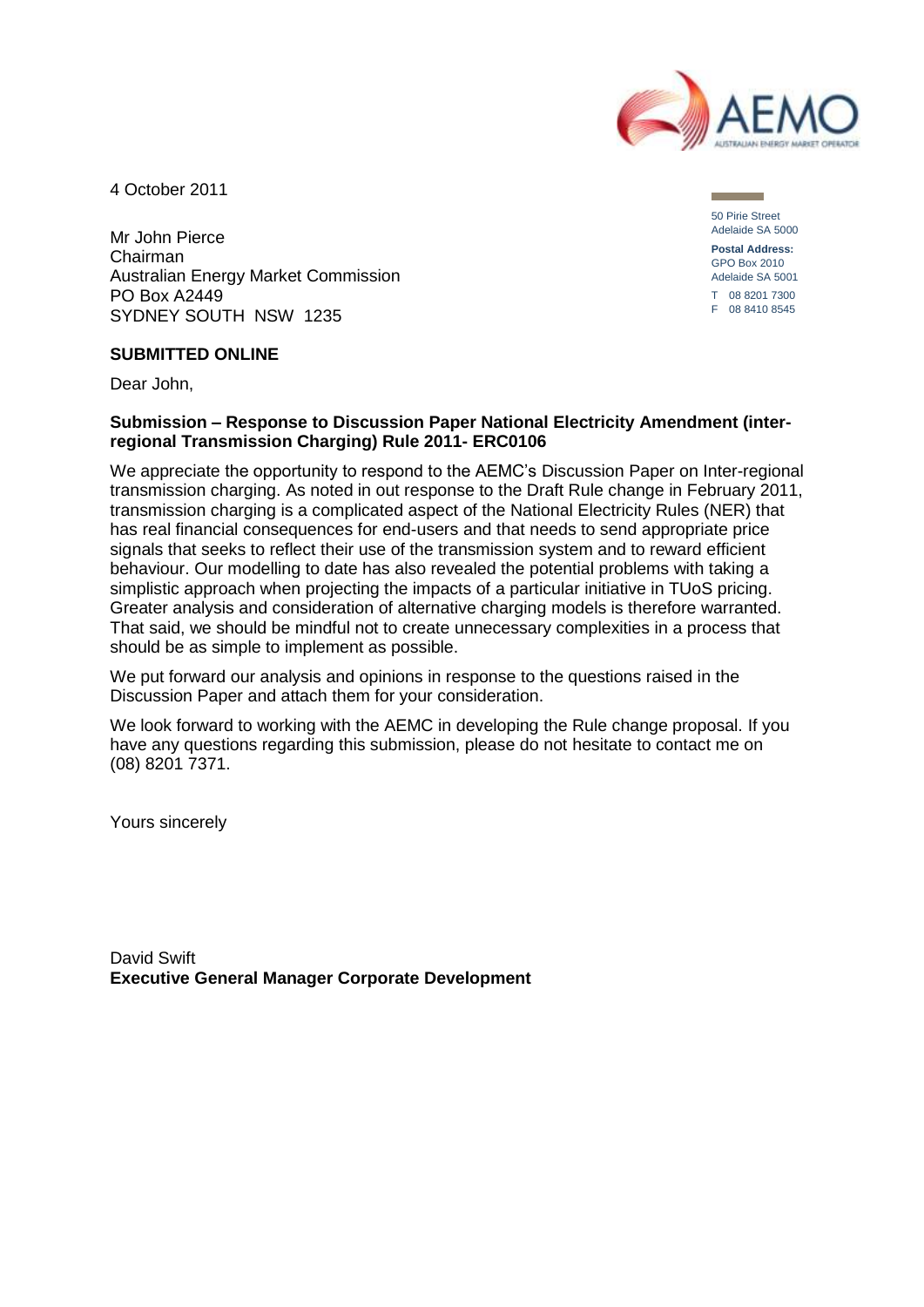

# SUBMISSION TO AEMC'S DISCUSSION PAPER ON INTER-REGIONAL TUOS CHARGING

4 October 2011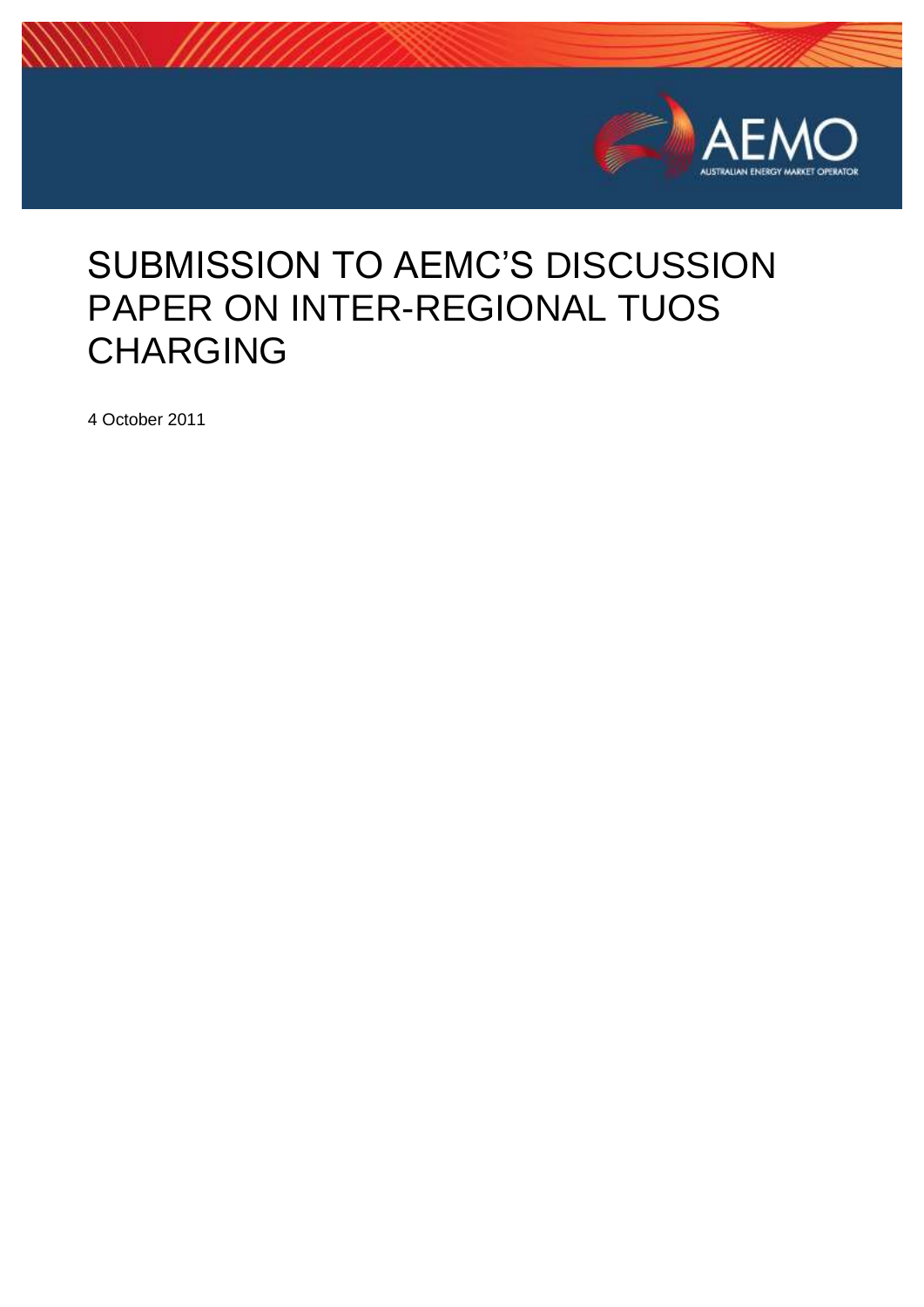

## Contents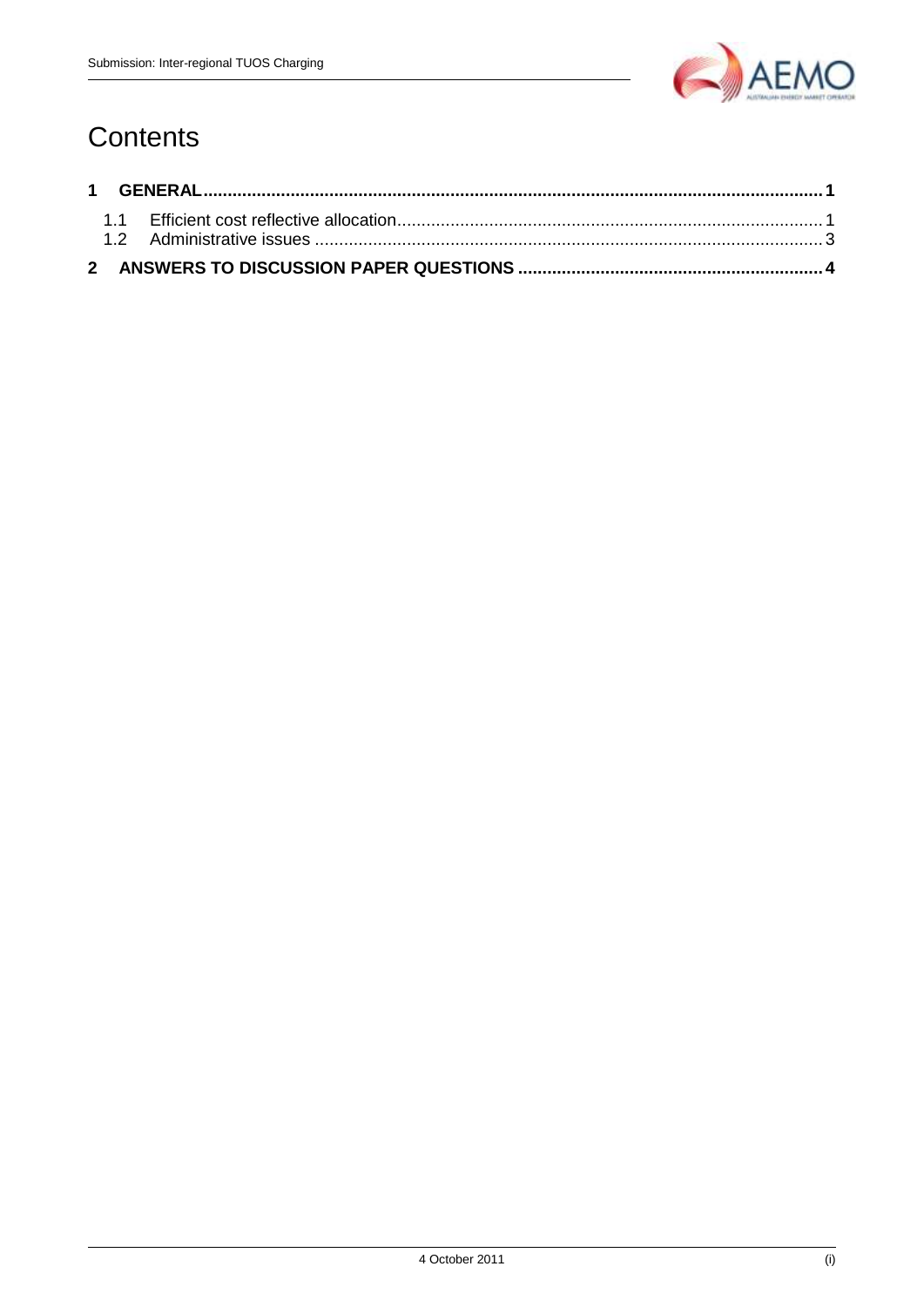## <span id="page-3-0"></span>**1 General**

In our submission to the Draft Rule, we stated that we support inter-regional TUOS charging provided the charges reflect efficient pricing and cost recovery and it results in minimal distortion. We also agree that in order to have a workable charging system, the underlying pricing methodologies need to be aligned and consistent between regions and ultimately nationally. In the context of inter-regional charging, this can be challenging because each region has differing network planning requirements, different TNSPs and divergent network cost recovery methodologies.

### <span id="page-3-1"></span>**1.1 Efficient cost reflective allocation**

The Discussion Paper sets out the criteria by which the implementation of an inter-regional (IR) TUOS regime can be assessed. From the TNSPs' perspective, TUoS prices are set to allow network owners to recover the historical, or sunk costs of investing in and operating the transmission network. However, if this was the only objective of TUOS pricing, then we would "postage stamp" all network costs to recover these costs with the minimum of distortion. The regime, however, also recognises the need to price a component of TUoS in a manner which reflects the efficient cost of supplying customers at each transmission connection point. By having a locational element to the pricing regime, we are attempting to deliver more efficient outcomes as customers make longer term responses to the transmission costs they cause. Ideally such a price would be calculated on a prospective basis, recognising the future costs that will be incurred as a result of additional load at a point on the network. Given the difficulties and vagaries of this theoretical approach, , we agree that in relation to ordinary customer load points, the cost reflective network pricing approach adopted is a reasonable proxy.

The cost reflective component of transmission charges applies only to customers, and conventional customers are always consumers (i.e. customers draw a load and therefore the assets supporting the load flow uni-directionally). Determining customers' use of the network at the times where it is under high demand conditions (however defined in detail) seeks to reflect in their price their contribution to the need for future network investment. It also can be used to cause new customers or existing ones that are relocating to consider locating in less stressed parts of the network by charging less in those areas. If this price signal is effective, it will reward customers whose behaviour contributes to deferring network investments. Therefore, by designing a regime that properly identifies the usage in relation to network capacity, and pricing accordingly, it will also indirectly inform the network investment required to accommodate those users.

In contrast, the investment drivers for interconnectors are not so clear. The use of interconnectors is not uni-directional as that of a conventional customer load points. Interconnector investment can depend on a number of factors but will usually have more to do with gaining access to more efficient reserves of generation from neighbouring regions than a region can provide on its own. Efficient IR TUoS pricing cannot therefore be assumed to be delivered by treating them as if they were a customer at the same point, as that approach may fail to signal contribution to the need for investment. Having a "net" load export charge at the border might provide unreliable and confusing investment signals. When, over the course of a year you have flows going in opposite directions, you are left with a net charge that does not necessarily inform investment needs.

Furthermore, as pointed out above, allocating interconnectors' historical costs is likely to provide very little information regarding the future investment necessity for the interconnection. We understand that the TUoS valuation methodology recognises this by requiring that asset costs be valued at Optimised Replacement Costs (ORC) and thereby charging present network price that reflects its future replacement cost. But it does not represent a cost that incorporates the value of future augmentations and upgrades. In this respect, Option 2 in the Discussion Paper has some appeal in that determining the need for an interconnector, the regions' responsibilities towards its construction and operation, and its pricing can be agreed or determined at the time that the investment is needed.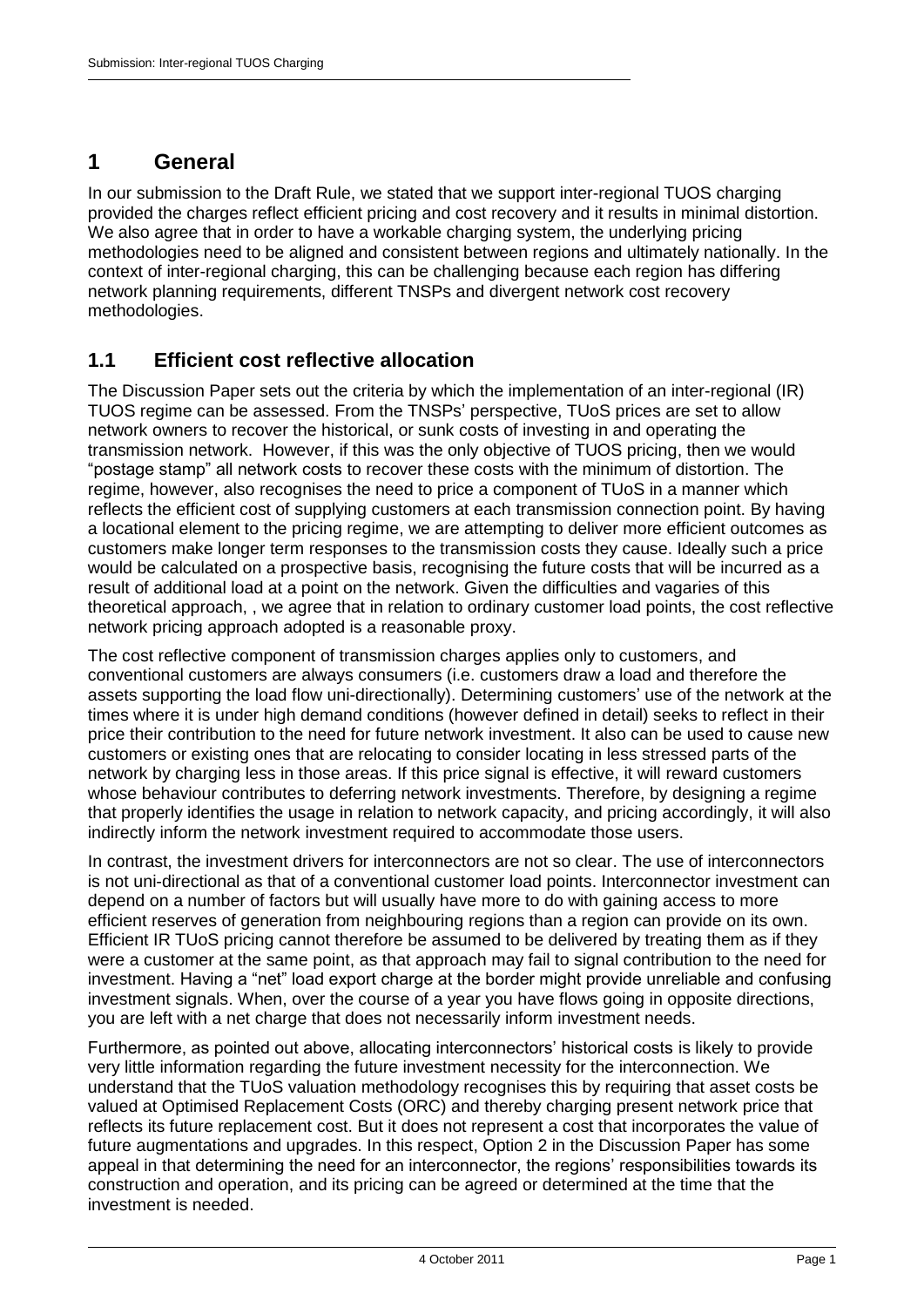Nevertheless, there are limitations to Option 2 because from our understanding, such an agreement has been applied only once in the NEM and it needed to be entered into between the jurisdictions rather than the relevant TNSPs. The difficulty that Option 2 faces is that because usually, most of the benefit from interconnectors flows to one region, obtaining agreement to contribute to the costs from the region that enjoys the lesser benefits might prove to be a challenge. <sup>1</sup> However, if agreement could be reached, it could be the most accurate way of allocating interconnecting costs to the beneficiaries of the interconnector.

To avoid the difficulties of having jurisdictions reach agreement, on cost sharing, the Discussion Paper suggested a more formulaic cost sharing approaches but of course, this could run the risk of entrenching a less flexible and therefore less efficient pricing system. More analysis would need to be done to assess these options. Another limitation of Option 2 is that it does not take into account all network elements that may have contributed to inter-regional flows but are not technically considered "interconnectors"

In the response to the Draft Determination, AEMO stated that a single financially neutral entity (such as the AER) would be best placed to determine transmission prices (as a "single price setting authority model"). The reason for this is that a single body minimises the potential for jurisdictional variations in TUOS pricing and the locational portion of transmission prices should have a consistently applied cost allocation methodology. This entity would allocate costs by use of an integrated NEM-wide load flow model applied consistently. The role would be mechanistic in that it would allocate locational costs that have been gone through the valuation and apportionment<sup>3</sup> processes by CNSPs. It therefore requires that the valuation and apportionment processes are relatively standard across all jurisdictions but otherwise, CNSPs would continue to have responsibility to deliver critical pricing inputs. We think that this is a better option because not only would this approach ensure that each load point in the NEM is treated consistently, it dispenses with the necessity of having to treat interconnectors as notional connection points at the regions' borders.

As noted in our submission to the Draft Determination, our analysis identified that treating a neighbouring region as a notional generator or load connection point creates the potential for inefficient charging. AEMO's analysis concluded that, in relation to Victoria, the original IR TUoS proposal would allocate more costs to the interconnectors (i.e. importing regions) and blunt the intra-regional locational signals. In addition, in an IR TUoS model where a region is treated as a connection point at the border of its neighbouring region, differing valuation and apportionment methodologies between those regions, will cause customers to face unclear and inconsistent locational pricing signals as each region charges load export charges based on differing apportionment methods from their neighbours. Ideally, customers utilising similar assets should face similar pricing outcomes irrespective of where they are located. Additionally, if allocation methodologies change over time, existing and potential customers will have no clear pathway to determining where to locate or relocate.

The Discussion Paper recognises these limitations and has put forward options that attempt to align methodologies and remove some inconsistencies for certain portions of the transmission networks. However, AEMO believes that subject to the caveat about how to treat interconnector investments, a single TUOS pricing authority would be the best method of maintaining an efficient inter-regional transmission pricing regime because it is able to align cost allocations for all transmission assets in the NEM more consistently and ensure that consistency is maintained for the longer term.

 1 Another issue that this approach faces is that any net revenues should be returned to customers in the net exporting region and not charged to the customers in the net importing region. Any differences in the way that regions do this will, of course, have an impact on customer investment decisions.

We note that the term "interconnector" is a legal construct for the purpose of the regulatory regime. Physically, an interconnector that has customers connected to it serves the same function as any other network asset, namely, delivering energy to the connected customers according to reliability and generator driven factors. It is true that interconnectors ultimately physically connect to an external system to enable reserve sharing and provide benefits other than reliability but other elements within the network will at times of import or export support the transfer of energy across region borders and should therefore be considered as forming part of the interconnector for cost sharing purposes.<br><sup>3</sup> By "appartianment" we mean the presence of ellecating the appuel revenue requirement across the prescri

By "apportionment" we mean the process of allocating the annual revenue requirement across the prescribed entry and exit services, the prescribed common transmission services and prescribed TUoS services classifications.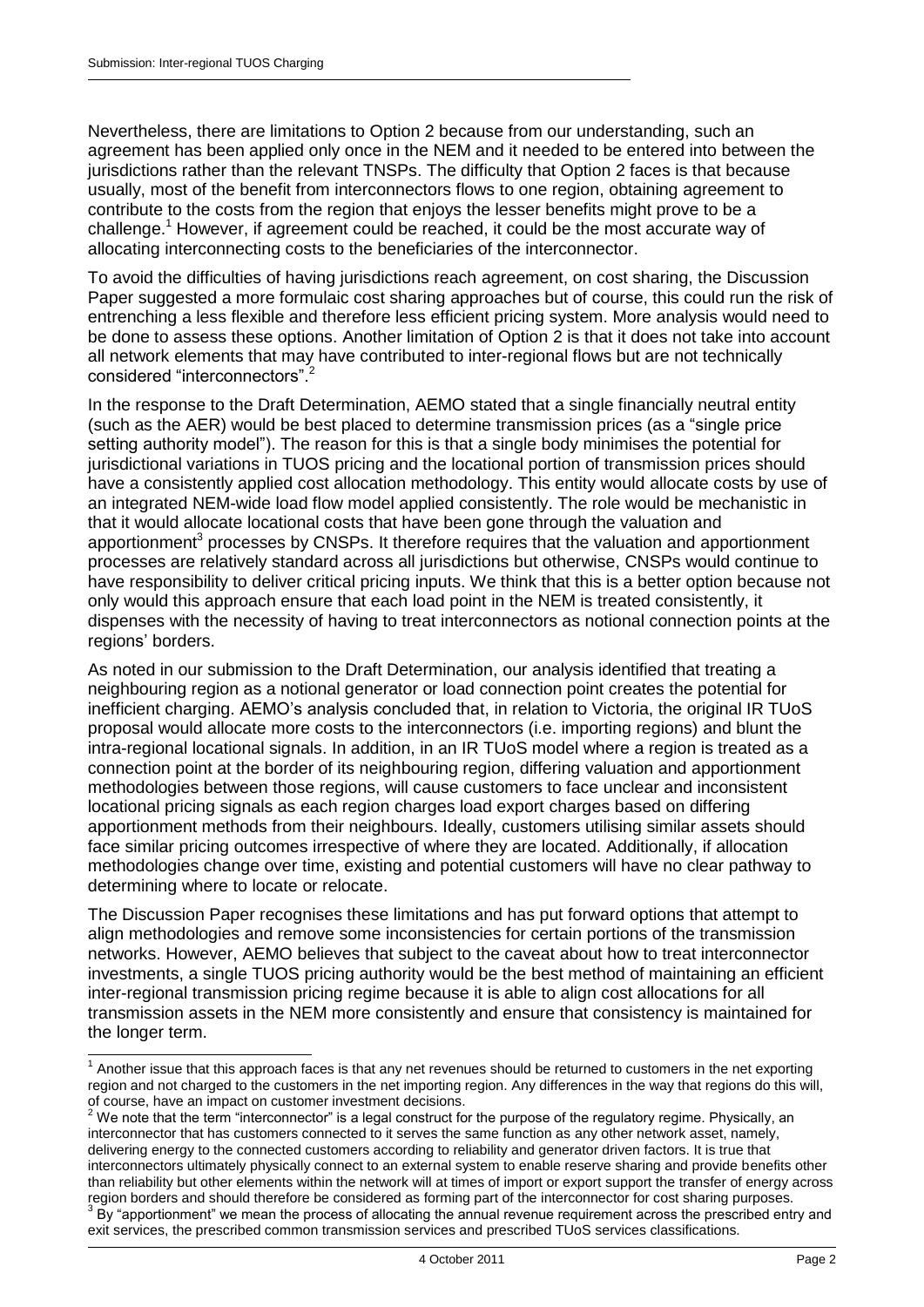AEMO recognises that the single pricing authority model faces similar implementation issues to the options suggested by the AEMC and that those issues might prove challenging. For instance, if a coincident peak method of determining cost allocations were adopted, there would need to be some agreed way of establishing meaningful peak periods common to the entire NEM. Also, if a Modified CRNP methodology were employed, how are ratings applied? .Lastly, the question regarding whether a load-flow or "TPRICE" allocation methodology results in the right allocation of interconnector costs is applies to this method as it does to Options 1 and 3 and if not implemented correctly, Option 2 as well. However, these difficulties are much easier and more effectively dealt with by a single TUOS pricing authority than they would be with separate CNSPs each calculating their own prices.

The Discussion Paper mentions two ways (Options 1 – Modified Load Export Charge and 3 – NEM-wide CRNP) of calculating locational inter-regional pricing that would separate **intra**-regional assets from **inter**-regional assets and enable CNSPs to maintain a separate and differentiated allocation methodology (to that implemented by other regions) with respect to intra-regional assets. It seems that this was done to enable the application of cost reflectivity and allocation methodology consistently over inter-regional assets and allow CNSPs to apply divergent methodologies to intraregional assets.

We believe that these two alternative approaches create similar issues to the original IR TUOS proposal. While some methodologies are standardised, there is still the ability to differentiate approaches of determining which assets do and do not contribute to inter-regional flows.

Ultimately, classifying assets that are used for, or contribute to, inter-regional flows is a variable that each CNSP will need to interpret and apply to the transmission assets within its region. This can, particularly over time create inconsistencies with their regional neighbours. We accept that the Options are described at a high level and therefore open to interpretation. In order to reduce the potential for classifying assets arbitrarily, guidelines or rules would need to be developed to reduce inconsistency.

Assuming that there could be a consistent and relatively simple way of dividing up inter-regional assets from intra-regional ones, we note that Option 1 raises concerns that we mentioned our submission to the Draft Determination. The Discussion Paper states that Option 1 does not permit load export charges received from a neighbouring region to be passed on to a third region in accordance with load flow analysis.<sup>4</sup> Therefore, Option 1 is not suited to the Victorian and NSW regions because it does not allow those regions to charge other regions for energy wheeled across its network. In this respect, Option 3,despite its complexity might represent a better solution.

We would also add that network cost recovery should ultimately be based on service delivery. The most efficient way of recovering network costs is to only permit recovery for transmission services actually delivered to customers. AEMO understands that this will require a fundamental shift in the regulatory regime and is therefore a longer term ambition.

## <span id="page-5-0"></span>**1.2 Administrative issues**

The Discussion Paper also stated the objective that the pricing regime has to demonstrate administrative efficiency, transparency and provide stability and regulatory certainty. . Given the cost reflective pricing component in TuoS is attempting to drive longer term efficient decision making by customers, some level of stability and predictability would appear necessary in any solution. We think that the options proposed (Options 1 and 3) risk creating complexity without necessarily advancing these objectives. If the individual CNSPs remain responsible for making critical determinations the risk of intentionally or unintentionally diverging from consistency is heightened and transparency lessened. Audits may be implemented to minimise the risk of this occurring but this will raise transaction costs and time.

<sup>-</sup>Discussion Paper, p. 22.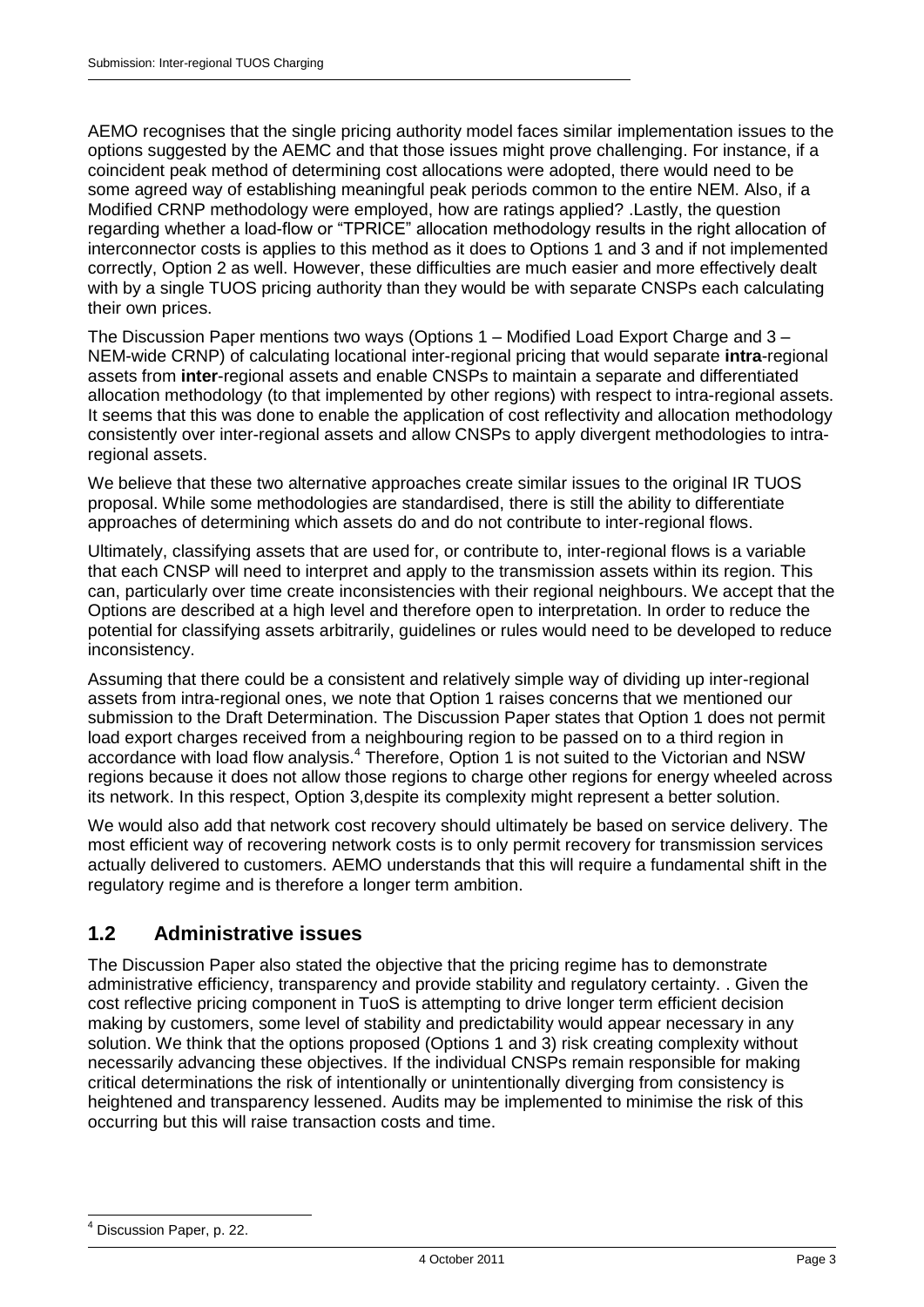## <span id="page-6-0"></span>**2 Answers to Discussion Paper Questions**

**Question 1: Is the assessment criteria identified in this Discussion Paper appropriate for developing a uniform national inter-regional transmission charging methodology?** 

We comment on this in section 1.

#### **Question 2: Is the criteria for assessment proposed appropriate for assessing the various options for a uniform national inter-regional transmission charging regime?**

We comment on this in section 1.

#### **Question 3: If a uniform national CRNP methodology were chosen, should the components of the methodology be specified in the NER or else left to the TNSPs to determine?**

AEMO agrees with and supports a single and consistently applied model and pricing methodology to achieve an efficient pricing regime. To the extent that flexibility may be desired, TNSPs may be given scope to determine some components. However, because the goal is to achieve greater consistency, then much of the detail might need to be more closely prescribed. We would urge the AEMC to consider having the AER develop guidelines and criteria rather than the prescription appearing in the NER.

#### **Question 4: If a uniform national CRNP methodology were chosen, which components need to be determined as part of a uniform national CRNP methodology?**

Without having sufficient experience with the modified CRNP method, it is difficult to know what components are required to form part of a uniform national CRNP. That said, at a minimum, it would seem reasonable to assume that a common method be prescribed and if the modified CRNP is chosen as the best alternative, it would probably need:

- A standard way of determining line ratings that lessens the scope for TNSP subjectivity
- A standard way of measuring utilisation of the network elements.

#### **Question 5: If an inter-regional transmission methodology was chosen which required a consistent form of CRNP methodology, would the standard CRNP or modified methodology be the most appropriate to use for inter-regional transmission charging?**

Without further analysis, this is difficult to assess. It is not immediately apparent that one would be better than the other, although when determining ratings for interconnectors, a CNSP would need to reach agreement with the adjoining CNSP to agree on the interconnector's ratings if one is not already established.

#### **Question 6: If an inter-regional transmission methodology was chosen which required a consistent form of methodology for determining the operating conditions for cost allocation, would the 10-day system peak methodology or 365-day element peak methodology be the most appropriate to use for inter-regional transmission charging? Or, is there another more preferable alternative?**

As stated in its submission to the Draft Determination, AEMO believes that a cost allocation methodology that allocates on the basis of system coincident peak rather than element peak provides the most efficient and most informative locational price signalling. It is our preferred allocation methodology. In an inter-regional context, this can create challenges but could be dealt with by agreeing an acceptable methodology to establish a useful system peak figure.

#### **Question 7: To the extent that there are any differences between TNSPs' measure of demand for setting and calculating prescribed locational and non-locational TUoS services, and prescribed common transmission service prices and charges, is it necessary to have a single measure of demand in order to achieve a uniform inter-regional transmission charging regime?**

This will require further analysis to determine whether it is material but on first assessment, it would seem different techniques for measuring demand would likely lead to different pricing results.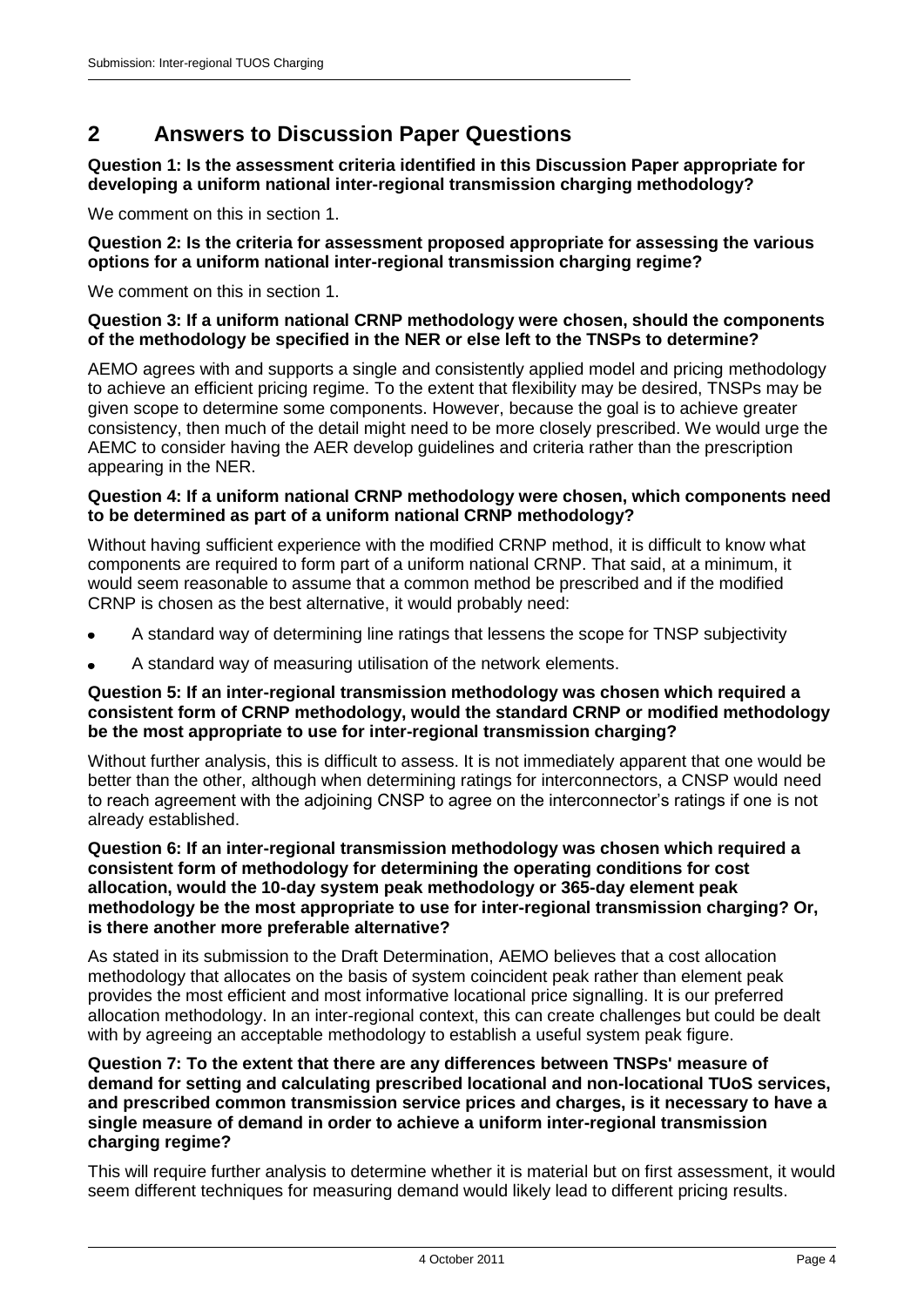Given that non-locational and common service charge can represent anywhere between 60% and 75% of total TUOS costs, it could be material.

#### **Question 8: To the extent that there are any differences between TNSPs' asset valuation methodologies, is it necessary to have a single methodology to achieve a uniform interregional transmission charging regime?**

AEMO considers this to be a material issue. We said the following in our submission to the Draft Determination.

"Some of the issues that AEMO considers significant are ... Consistent database of unit transmission elements' ORC. The foundation blocks of the valuation process needs to be explored in order to be sure that each TNSP uses the same fundamental valuation base. We agree that each region may have different topography that affect base transmission costs. However, our understanding is that in an effort to standardise valuation in the past, two base methodologies were allowed – rural/non-rural, and flat/hilly terrain. Further, the current approach of requiring AER approval of individual TNSP pricing approaches is still likely to result in some inconsistent applications over time."

#### **Question 9: If a LEC were chosen, would the modified LEC be preferable to the original LEC proposed in the draft Rule determination?**

The original LEC was simpler to implement but the inconsistencies in how key elements to transmission pricing were to be applied cast doubt on the validity of the pricing under that method. The new LEC does attempt to deal with the consistency issues but are more complicated to implement and introduce new steps and decision points which can also case doubt on the pricing outcomes.

#### **Question 10: If a LEC were chosen, would there any other difficulties in applying the modified LEC?**

We comment on this in section 1.

#### **Question 11: Is the modified LEC preferable to the other inter-regional transmission charging options proposed in this Discussion Paper?**

AEMO has difficulty with the modified LEC method because import charges from an exporting region cannot easily be followed through the importing region to a second adjoining importing region. It also adds complexity due to having to complete the cost allocation task twice and as noted earlier, a distinction between assets serving intra-regional load points and those serving inter-regional load points. AEMO believes that a single price setting authority model would be the best option.

#### **Question 12: If a Cost Sharing option was chosen as the inter-regional transmission charging approach, which methodology should be used to identify the assets which allow for inter-regional flows? For instance, could the assets be determined by a load flow analysis?**

We comment on this in section 1. This can be difficult to determine as it is not static. Flows change with differing states of the system and differing dispatch scenarios. Ultimately some portion of the determination will be subjective and open to dispute.

#### **Question 13: Which assets should be covered in an inter-regional transmission charging arrangement? Should the cost of existing transmission assets used to allow for interregional flows be included? Should there be a technical threshold applied in order for assets to be included?**

The difficulty with the approach is that it is unclear how assets that contribute to inter-regional flows should be accounted for and recovered. We discuss this in section 1. Further issues include the potential for double counting of assets (or portions of assets) that contribute to inter-regional flows. If this option is adopted, some form of technical guidance (perhaps via AER guidelines) is warranted. This will be a very difficult thing to implement and always risks of being conservative and not including assets that do contribute to inter-regional flows.